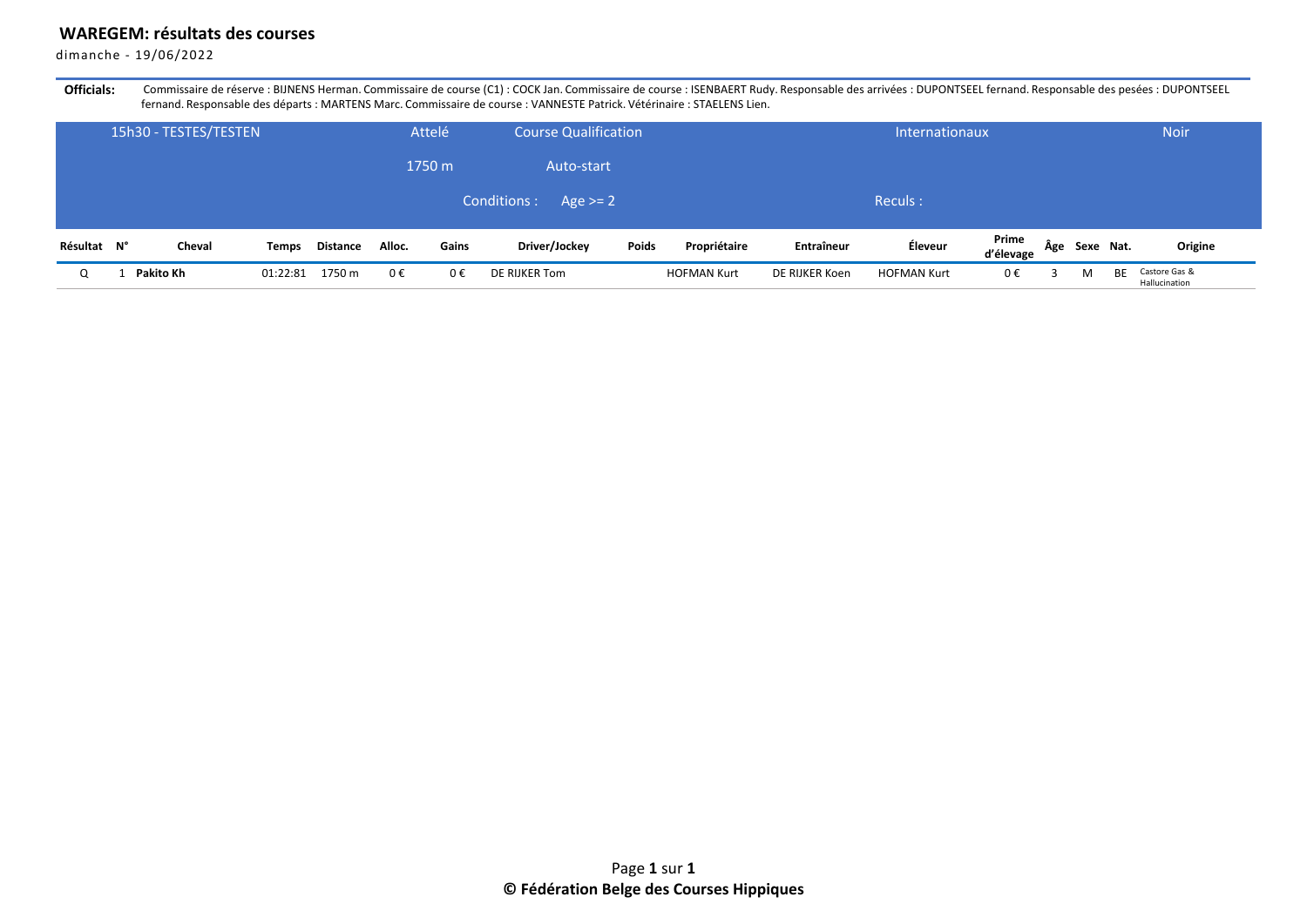| $N^{\circ}1$                                                                                                                                                             | 16h00 - LADBROKES (APPR/LADS :<br>1ste rij/1ère ligne !) |                          |              |                 |        | Attelé                   | Course                     |       |                                 |                                | Inter. Priorité belges         |                    |                |               |           | Bleu-foncé                              |
|--------------------------------------------------------------------------------------------------------------------------------------------------------------------------|----------------------------------------------------------|--------------------------|--------------|-----------------|--------|--------------------------|----------------------------|-------|---------------------------------|--------------------------------|--------------------------------|--------------------|----------------|---------------|-----------|-----------------------------------------|
|                                                                                                                                                                          |                                                          |                          |              |                 |        | 1800 m                   | Auto-start                 |       |                                 |                                |                                |                    |                |               |           |                                         |
| Allocation (1000€): 480€ / 240€ / 100€ / 80€ / 50€ / 30€ / 20€ Conditions :<br>Gains $\Rightarrow$ 10000€, age >= 3<br>Reculs:<br>Élevage (200€): 100€ / 50€ / 30€ / 20€ |                                                          |                          |              |                 |        |                          |                            |       |                                 |                                |                                |                    |                |               |           |                                         |
| Résultat N°                                                                                                                                                              |                                                          | Cheval                   | <b>Temps</b> | <b>Distance</b> | Alloc. | Gains                    | Driver/Jockey              | Poids | Propriétaire                    | Entraîneur                     | Éleveur                        | Prime<br>d'élevage |                | Âge Sexe Nat. |           | Origine                                 |
| 1                                                                                                                                                                        | 9                                                        | <b>Kuinsy Fd</b>         | 01:14:60     | 1800 m          | 480€   | 8931€                    | <b>VANDENBERGHE Nils</b>   |       | VANDENBERGHE<br>Johny           | VANDENBERGHE<br>Johny          | <b>DRYEPONDT Frans</b>         | 100€               | 8              |               | BE        | Norginio &<br><b>Quinsy Mauritius</b>   |
| $\overline{2}$                                                                                                                                                           |                                                          | 11 Neymar                | 01:14:65     | 1800 m          | 240€   | 9 333 €                  | <b>CORBANIE Jo</b>         |       | <b>ECURIE LI</b>                | <b>CORBANIE Jo</b>             | <b>ECURIE LJ</b>               | 50€                | 5              | H             | <b>BE</b> | Quartz D'aunou &<br>Belle Perez Wg      |
| 3                                                                                                                                                                        |                                                          | 3 Miss Du Chatault       | 01:14:94     | 1800 m          | 100€   | 8 742 €                  | LANNOO Lynus               |       | <b>MATTHIJS Paul</b>            | LANNOO Arsène                  | <b>HERTAULT Nicolas</b>        | 30€                | 6              |               | <b>BE</b> | Napoleon De Bussy &<br>Cana Du Chatault |
| 4                                                                                                                                                                        |                                                          | 13 Kronos Winner         | 01:15:80     | 1800 m          | 80€    | 8 639€                   | LOIX Gunther               |       | DE WEERT Luc                    | DE WEERT Luc                   | <b>LAENEN Ludo</b>             | 20€                | 8              | H             | <b>BE</b> | Virgill Boko &<br>Titchina              |
| 5                                                                                                                                                                        |                                                          | 10 Katalaya Trafo        | 01:16:06     | 1800 m          | 50€    | 9608 $\epsilon$          | VERGAERDE Gérard           |       | VAN DAMME kurt                  | VAN DAMME kurt                 | EURO-TROTTING                  | 0€                 | 8              |               | <b>BE</b> | Abano As &<br>Razurel Trafo             |
| 6                                                                                                                                                                        |                                                          | 15 Lets Go Royale        | 01:16:18     | 1800 m          | 30€    | 7 740 €                  | STEVENS Stefaan            |       | DEDEURWAERDER<br>Jean           | DEDEURWAERDER<br>Jean          | <b>DEDEURWAERDER</b><br>Jean   | 0€                 | $\overline{7}$ | H             | <b>BE</b> | Quif De Villeneuve &<br>Ann Royale      |
| $\overline{7}$                                                                                                                                                           |                                                          | 6 Nina Bambois           | 01:16:19     | 1800 m          | 20€    | 6 227 €                  | <b>APERS Anne-Mieke</b>    |       | 'T SOULISTJE Ecurie CORBANIE Jo |                                | <b>DOUMONT Guy</b>             | 0€                 | 5              | F             | <b>BF</b> | Look De Star &<br>Bamboise (be)         |
| 8                                                                                                                                                                        |                                                          | 4 Lio Jane Ac            | 01:16:37     | 1800 m          | 0€     | $6151 \text{ } \epsilon$ | <b>GORTS</b> didier        |       | <b>GORTS</b> didier             | <b>GORTS</b> didier            | DELAMILLIEURE<br>Werner        | 0€                 | $\overline{7}$ | F             | BE        | Abano As &<br>Barbie Rainbow "e"        |
| 0                                                                                                                                                                        |                                                          | 1 Kantucky T             |              | 1800 m          | 0€     | 9843€                    | VAN DEN HOVE Jonas         |       | <b>BAERT Vincent</b>            | <b>DEVOLDER Dries</b>          | <b>TANGHE Roger</b>            | 0€                 | 8              |               | <b>BE</b> | Icare De Pouline &<br>O Fleur Tucky T   |
| 0                                                                                                                                                                        |                                                          | 2 Massive Attack         |              | 1800 m          | 0€     | 7 796 €                  | <b>CORTY Celestine</b>     |       | <b>UNION STABLE</b>             | <b>CORTY Celestine</b>         | <b>VAN POLLAERT</b><br>Gerald  | 0€                 | 6              | H             | BE        | Muscle Massive &<br>Pretty Woman (it)   |
| $\mathbf{0}$                                                                                                                                                             |                                                          | 5 Hawai De Rozevic       |              | 1800 m          | 0€     | 5 000 €                  | <b>VANDENABEELE Floris</b> |       | VAN DEN HENDE<br>Hein           | <b>VAN DEN HENDE</b><br>Pieter |                                | 0€                 | 5              | H             | <b>FR</b> | Quaro &<br><b>Ulve Des Mesnils</b>      |
| $\mathbf{0}$                                                                                                                                                             | $\overline{7}$                                           | <b>Miss Photo</b>        |              | 1800 m          | 0€     | 5755€                    | STAEL Lucka                |       | 'T SOULISTJE Ecurie CORBANIE Jo |                                | <b>VAN RUYTEGHEM</b><br>Livien | 0€                 | 6              | F             | BE        | Open The Sky &<br>Cvr Photo             |
| 0                                                                                                                                                                        |                                                          | 8 Love You Br            |              | 1800 m          | 0€     | 6 577 €                  | <b>VERVLOET Nick</b>       |       | MATIC V O F                     | MATIC V O F                    | <b>BRONCKAERS</b><br>Ronny     | 0€                 | $\overline{7}$ | н             | <b>BE</b> | Zar As &<br>Sarda Br                    |
| $\mathbf{0}$                                                                                                                                                             |                                                          | 12 Hairos De Lahaye      |              | 1800 m          | 0€     | 8 2 2 8 €                | DE GRAEVE Koen             |       | DE GRAEVE Koen                  | DE GRAEVE Koen                 | <b>HUBERT</b> achille          | 0€                 | 5              | H             | FR.       | Amiral Sacha &<br>Pearl Du Boscail      |
| $\mathbf{0}$                                                                                                                                                             |                                                          | 14 Euros Du Goutier      |              | 1800 m          | 0€     | 5830€                    | DE LAENDER Joeri           |       | DE LAENDER Joeri                | DE LAENDER Joeri               |                                | 0€                 | 8              | н             | <b>FR</b> | Prince Gede &<br>Rafale Perrine         |
| 0                                                                                                                                                                        |                                                          | 16 Keep Dancing Hero (b) |              | 1800 m          | 0€     | 5 615 €                  | <b>DEPUYDT Kristof</b>     |       | <b>PARIJS Peter</b>             | DE SOETE Carine                | DE MUNCK Johan                 | 0€                 | 8              | н             | BF.       | Castleton Bass &<br>Sita Du Niel        |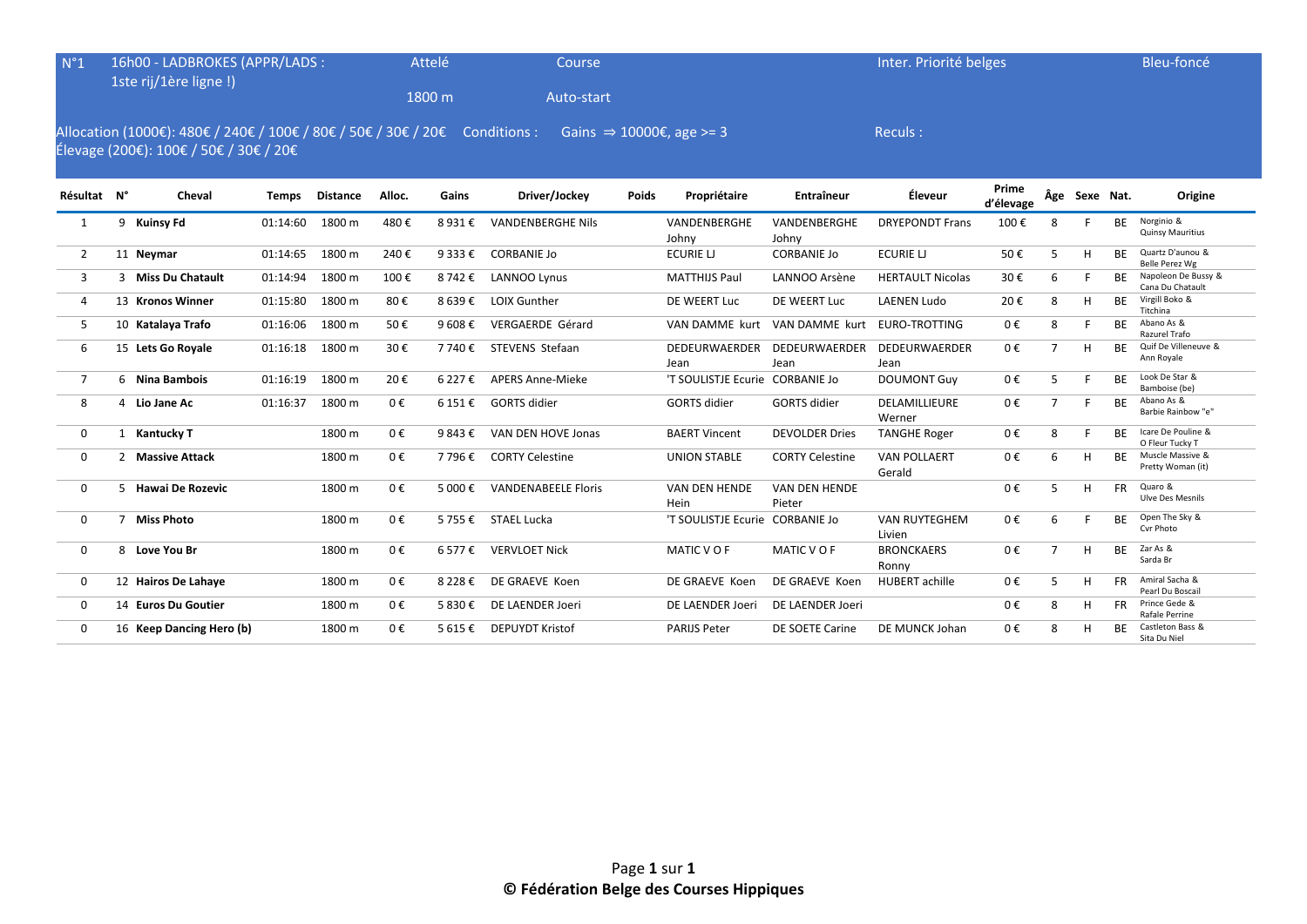| N°2            | TF. | 16h30 - DRAFPISTE BESTAAT 50 JAAR -                                                                                   |          |                 |         | Attelé    | Course                     |              |                                      |                                     | <b>Chevaux TF</b> |                    |    |               |           | Vert-foncé                                |
|----------------|-----|-----------------------------------------------------------------------------------------------------------------------|----------|-----------------|---------|-----------|----------------------------|--------------|--------------------------------------|-------------------------------------|-------------------|--------------------|----|---------------|-----------|-------------------------------------------|
|                |     |                                                                                                                       |          |                 |         | 2400 m    | Auto-start                 |              |                                      |                                     |                   |                    |    |               |           |                                           |
|                |     | Allocation (1200€): 576€ / 288€ / 120€ / 96€ / 60€ / 36€ / 24€ Conditions :<br>Élevage (240€): 120€ / 60€ / 36€ / 24€ |          |                 |         |           |                            |              | Gains $\Rightarrow$ 12500€, age >= 3 |                                     | Reculs:           |                    |    |               |           |                                           |
| Résultat N°    |     | Cheval                                                                                                                | Temps    | <b>Distance</b> | Alloc.  | Gains     | Driver/Jockey              | <b>Poids</b> | Propriétaire                         | Entraîneur                          | Éleveur           | Prime<br>d'élevage |    | Âge Sexe Nat. |           | Origine                                   |
|                |     | 11 Go Prior                                                                                                           | 01:16:32 | 2400 m          | 576€    | 9435€     | <b>CANNAERT Lieven</b>     |              | <b>CANNAERT Lieven</b>               | <b>CANNAERT Lieven</b>              |                   | $0 \in$            |    | H             | <b>FR</b> | Quarlos &<br>Session Prior                |
| 2              |     | 1 Fusain                                                                                                              | 01:16:33 | 2400 m          | 288€    | 11 593 €  | DE GROOTE Marnix           |              |                                      | SMESSAERT Gilbert SMESSAERT Gilbert |                   | 0€                 |    | H             | <b>FR</b> | Tintin Decouves &<br>Serena Du Tijas      |
| 3              |     | 10 Gibus Du Ferron                                                                                                    | 01:16:39 | 2400 m          | 120€    | 7 677 €   | <b>DECRUYENAERE Daniel</b> |              | <b>DECRUYENAERE</b><br>Daniel        | <b>DECRUYENAERE</b><br>Daniel       |                   | 0€                 | 6  | H             | <b>FR</b> | Rolling D'heripre &<br>Loupiote Du Ferron |
| 4              |     | 2 Furac De Valforg                                                                                                    | 01:16:58 | 2400 m          | 96€     | 9619€     | VERGAERDE Gérard           |              | <b>VERKINDERE Guido</b>              | VAN DEN HENDE<br>Pieter             |                   | 0€                 |    | H             | <b>FR</b> | Jam Pridem &<br>Tarina De Valforg         |
| 5              |     | 9 Gucci Du Desert                                                                                                     | 01:16:61 | 2400 m          | 60€     | 3 697 €   | <b>HUYGENS Hanna</b>       |              | <b>ENGELEN Tom</b>                   | <b>ENGELEN Tom</b>                  |                   | $0 \in$            | 6  | H             | <b>FR</b> | Goetmals Wood &<br><b>Une Rose Hermes</b> |
| 6              |     | 5 Gatsby D'omblais                                                                                                    | 01:16:71 | 2400 m          | 36€     |           | 10 058 € NEIRINCK Francis  |              | <b>DELTOUR Vincent</b>               | <b>CORBANIE Jo</b>                  |                   | 0€                 | 6  | M             | <b>FR</b> | Kiwi (f) &<br>Ricosa Du Vivier            |
| $\overline{7}$ |     | 6 Fils Du Nil                                                                                                         | 01:16:75 | 2400 m          | 24€     |           | 11 953 € DEPUYDT Raphael   |              | DEPUYDT Raphael                      | DEPUYDT Raphael                     |                   | 0€                 |    | H             | <b>FR</b> | Un Uppercut &<br>Vitam Eternam            |
| 8              |     | 12 Gedeon D'auvillier                                                                                                 | 01:17:02 | 2400 m          | 0€      | 5 5 8 4 € | <b>VETS Jellis</b>         |              | <b>VETS Jellis</b>                   | <b>VETS Jellis</b>                  |                   | $0 \in$            | 6  | H             | <b>FR</b> | Kepler &<br>Quelia Du Hanoy               |
| $\Omega$       |     | 3 Harem D'erable                                                                                                      |          | 2400 m          | $0 \in$ |           | 11 130 € DEPUYDT Kristof   |              | <b>VERMEULEN Guy</b>                 | <b>DE SOETE Carine</b>              |                   | $0 \in$            | .5 | H             | <b>FR</b> | Tag Wood &<br>Vanille D'erable            |
| $\mathbf{0}$   |     | 8 Echo D'ocque                                                                                                        |          | 2400 m          | $0 \in$ | 9 371 €   | VAN HOUT Eddy              |              | VAN HOUT Eddy                        | VAN HOUT Eddy                       |                   | 0€                 | 8  | H             | <b>FR</b> | Ti Punch River &<br>Shakira D'ocque       |
| $\mathbf 0$    |     | 13 Finolo Bello                                                                                                       |          | 2400 m          | 0€      | 8 236 €   | <b>VERBOOMEN Nico</b>      |              | <b>VERBOOMEN Nico</b>                | <b>VERBOOMEN Nico</b>               |                   | $0 \in$            |    | H             | <b>FR</b> | Kaisy Dream &<br>Quinola Du Rib           |
| D              |     | 4 Hat Trick Sport                                                                                                     |          | 2400 m          | $0 \in$ |           | 11 627 € DEMUYNCK Freddy   |              |                                      | DEMUYNCK Freddy DEMUYNCK Freddy     |                   | 0€                 | 5  | M             | <b>FR</b> | Brillantissime &<br>Alike Pearl           |
| D              |     | Galaxius                                                                                                              |          | 2400 m          | 0€      |           | 10 561 € DE RIJCKE Tracey  |              | DE WINNE Luc                         | DE WINNE Luc                        |                   | 0€                 | 6  | H             |           | Nuage Noir &<br>Octana Griserie           |

DECRUYENAERE Daniel [DE00234] *: Ne pas avoir chaussé les étriers – 0 points, 25 €*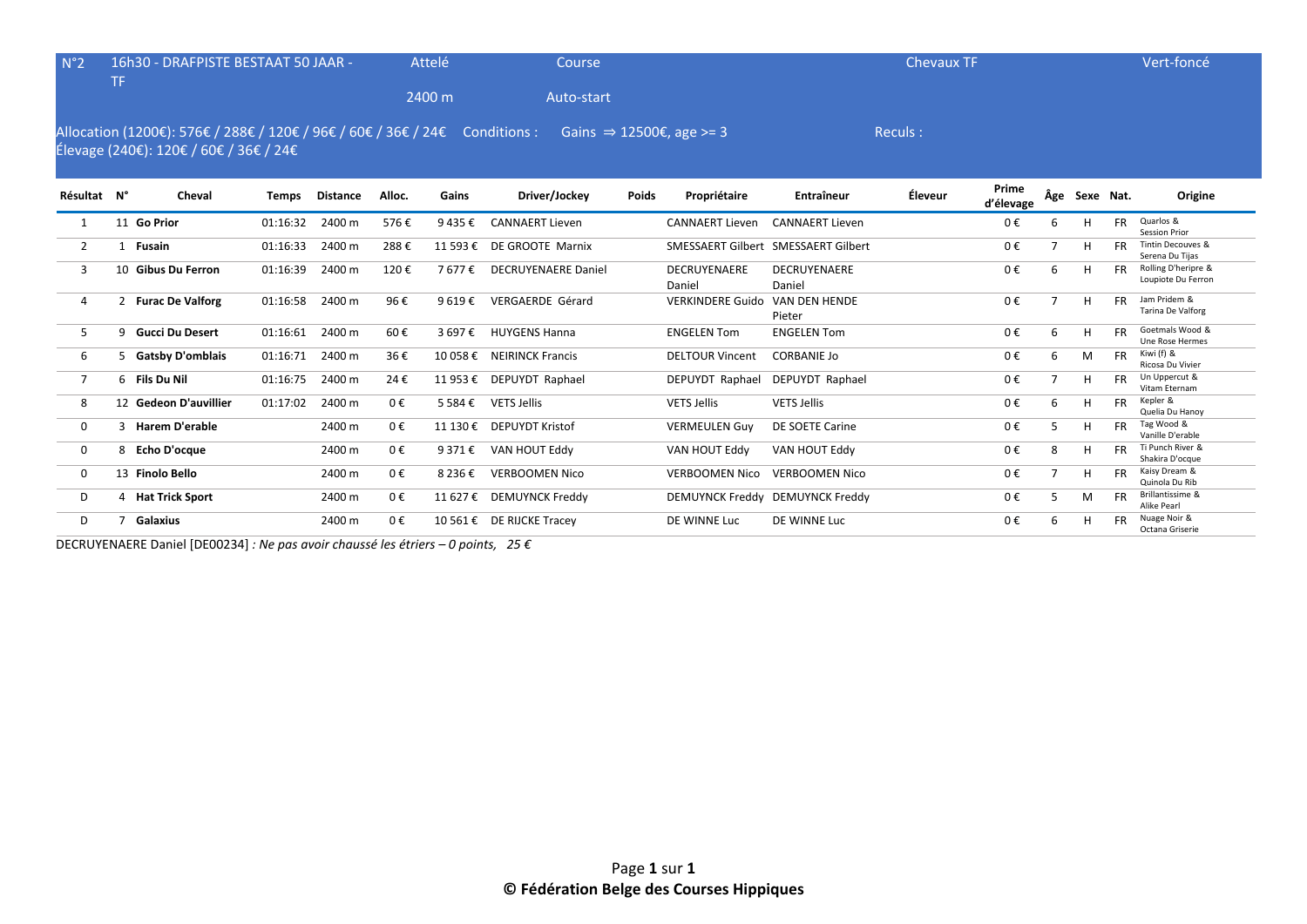| $N^{\circ}3$ |                | 17h00 - LARADJA VRIJTHOUT (loopt                                                                                      |              |                 |         | Attelé   | Course                     |              |                                      |                                     | Internationaux                  |                    |     |           |           | Rouge                                     |
|--------------|----------------|-----------------------------------------------------------------------------------------------------------------------|--------------|-----------------|---------|----------|----------------------------|--------------|--------------------------------------|-------------------------------------|---------------------------------|--------------------|-----|-----------|-----------|-------------------------------------------|
|              |                | 1.09.6                                                                                                                |              |                 |         | 1800 m   | Auto-start                 |              |                                      |                                     |                                 |                    |     |           |           |                                           |
|              |                | Allocation (1200€): 576€ / 288€ / 120€ / 96€ / 60€ / 36€ / 24€ Conditions :<br>Élevage (240€): 120€ / 60€ / 36€ / 24€ |              |                 |         |          |                            |              | Gains $\Rightarrow$ 21000€, age >= 3 |                                     | Reculs:                         |                    |     |           |           |                                           |
| Résultat N°  |                | Cheval                                                                                                                | <b>Temps</b> | <b>Distance</b> | Alloc.  | Gains    | Driver/Jockey              | <b>Poids</b> | Propriétaire                         | Entraîneur                          | Éleveur                         | Prime<br>d'élevage | Âge | Sexe Nat. |           | Origine                                   |
| 1            |                | <b>Myrthe Des Bois</b>                                                                                                | 01:16:40     | 1800 m          | 576€    |          | 18 413 € HUYGENS Hanna     |              | <b>COOREMAN Juan</b>                 | <b>HUYGENS-DE</b><br>WITTE Ingeborg | LOWIE Jean-pierre               | 120€               | 6   |           | <b>BE</b> | Voltigeur De Myrt &<br>Carera Skoatter    |
| 2            | 4              | Kirr Royal Li                                                                                                         | 01:16:78     | 1800 m          | 288€    |          | 16 929 € STAEL Lucka       |              | ECURIE LJ                            | ECURIE LI                           | <b>ECURIE LI</b>                | 60€                | 8   |           | <b>BE</b> | Sugar Trader &<br>Belle Perez Wg          |
| 3            |                | Konway Limburgia                                                                                                      | 01:16:84     | 1800 m          | 120€    |          | 18 324 € DEPUYDT Raphael   |              | GRIJP Roger                          | GRIJP Roger                         | DE RIJKER Koen                  | 36€                | 8   | H         | <b>BE</b> | Fabrice Axe &<br>Tootsi H Limburgia       |
| 4            | 8              | <b>Mysterious Mom</b>                                                                                                 | 01:16:89     | 1800 m          | 96€     |          | 17 431 € CORBANIE Jo       |              | <b>BRUYNEEL Marc</b>                 | <b>CORBANIE Jo</b>                  | ROUSSEL Alain                   | 24€                | 6   | M         | <b>BE</b> | Prodigious &<br>Rigazig                   |
| 5            |                | 6 Jyna D'erpion                                                                                                       | 01:16:91     | 1800 m          | 60€     |          | 20 238 € HUYGENS Marc      |              | <b>BECK Karel</b>                    | <b>BECK Karel</b>                   | <b>ERNOTTE Jean</b>             | 0€                 | 9   |           | ВE        | Quango Jet &<br>Origine Americain         |
| 6            |                | 10 Jywin D'erpion                                                                                                     | 01:17:01     | 1800 m          | 36€     |          | 14 691 € LOIX Gunther      |              | MATIC V O F                          | <b>LOIX Gunther</b>                 | <b>ERNOTTE Jean</b>             | 0€                 | 9   | H         | <b>BF</b> | Quango Jet &<br>Kyloun D'erpion           |
| 7            |                | <b>Indien De Foresse</b>                                                                                              | 01:17:52     | 1800 m          | 24€     |          | 20 233 € DEPUYDT Kristof   |              | PIRARD Paul                          | PIRARD Paul                         | <b>ROUIRE Michel</b>            | 0€                 | 10  | H         | <b>BE</b> | Alien Chip &<br><b>Sensation Des Iles</b> |
| 8            | 9              | <b>Inge Matic</b>                                                                                                     | 01:17:77     | 1800 m          | $0 \in$ |          | 14 946 € DEVOLDER Dries    |              | DE GRAEF Jozef                       | DE GRAEF Jozef                      | MATIC V O F                     | 0€                 | 10  |           | <b>BE</b> | Alien Chip &<br>Sasha Rising              |
| 0            |                | 5 Ganga Des Vallees                                                                                                   |              | 1800 m          | $0 \in$ | 15 889 € | <b>VANDENABEELE Floris</b> |              | VANDE WALLE Sam                      | VANDE WALLE Sam                     |                                 | 0€                 | 6   |           | <b>FR</b> | Vittel De Brevol &<br>Anais Des Vallees   |
| <b>NP</b>    | $\overline{2}$ | Jr Walker "e"                                                                                                         |              | 1800 m          | $0 \in$ | 15 122 € | <b>CANNAERT Lieven</b>     |              | <b>ETOILE NV</b>                     | <b>CANNAERT Lieven</b>              | <b>STAL EYENSLUIS</b><br>11 p.H | 0€                 | 9   | M         | <b>BF</b> | Johnnie Walker N &<br>Barbie Rainbow "e"  |

"E"

STAEL Lucka [ST00142] *: Emploi abusif de la cravache – 5 points, 50 €* CANNAERT Lieven [CA00603] *: Vaccination pas en ordre + 25 jours de mise au repos – 0 points, 25 €*

Jr Walker "e" *: Suspension 19/06/2022 - 14/07/2022*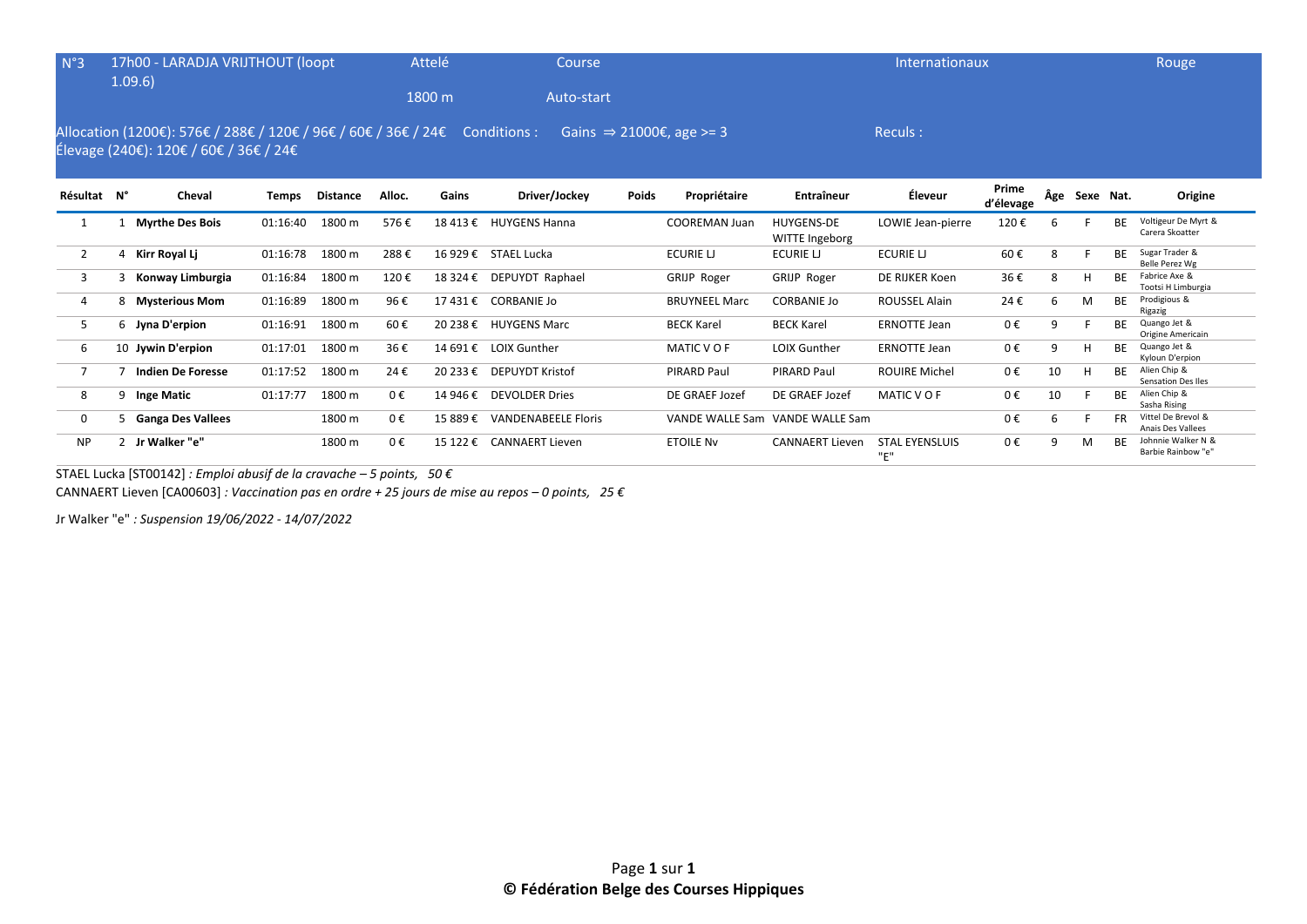| $N^{\circ}4$   | 17h30 - BINGOAL - TIERCE |                                                                                                                       |              |                 | Attelé  | <b>Course</b> |                            |       |                                     | Inter. Priorité belges                          |                                      | Rose               |                |               |           |                                       |
|----------------|--------------------------|-----------------------------------------------------------------------------------------------------------------------|--------------|-----------------|---------|---------------|----------------------------|-------|-------------------------------------|-------------------------------------------------|--------------------------------------|--------------------|----------------|---------------|-----------|---------------------------------------|
|                |                          |                                                                                                                       |              |                 |         | 2400 m        | Auto-start                 |       |                                     |                                                 |                                      |                    |                |               |           |                                       |
|                |                          | Allocation (1000€): 480€ / 240€ / 100€ / 80€ / 50€ / 30€ / 20€ Conditions :<br>Élevage (200€): 100€ / 50€ / 30€ / 20€ |              |                 |         |               |                            |       | Gains $\Rightarrow$ 5000€, age >= 3 |                                                 | Reculs:                              |                    |                |               |           |                                       |
| Résultat N°    |                          | Cheval                                                                                                                | <b>Temps</b> | <b>Distance</b> | Alloc.  | Gains         | Driver/Jockey              | Poids | Propriétaire                        | Entraîneur                                      | Éleveur                              | Prime<br>d'élevage |                | Âge Sexe Nat. |           | Origine                               |
| 1              |                          | 6 Olympic De Logis                                                                                                    | 01:17:77     | 2400 m          | 480€    | 4 530 €       | VAN DEN PUTTE Jules        |       | <b>UNION STABLE</b>                 | <b>CORTY Celestine</b>                          | <b>GIELIS Andre</b>                  | 100€               |                | н             | <b>BF</b> | Buckhams Bay &<br>Ortie Du Lombart    |
| $\overline{2}$ |                          | 5 Never Lost Ev                                                                                                       | 01:17:92     | 2400 m          | 240€    | 4 762 €       | <b>LOIX Gunther</b>        |       | <b>TACK Christiaan</b>              | <b>TACK Christiaan</b>                          | <b>EVERAERT André</b>                | 50€                | 5              | H             | <b>BF</b> | Micro Mesh &<br>Roma De Vandel        |
| 3              |                          | 10 Naimar                                                                                                             | 01:18:39     | 2400 m          | 100€    | 3 086€        | <b>HUYGENS Hanna</b>       |       | <b>BOSMANS Geert</b>                | <b>BOSMANS Geert</b>                            | <b>BOSMANS Geert</b>                 | 30€                | 5              | F             | <b>BF</b> | Abano As &<br>Ella Butterfly          |
| 4              |                          | 2 Kaaiman D'hoeve                                                                                                     | 01:18:43     | 2400 m          | 80€     | 4 965 €       | <b>BATEN Shana</b>         |       | DE KETELAERE<br>Koen                | DE KETELAERE<br>Koen                            | DE KETELAERE<br>Koen                 | 20€                | 8              | н             | ВE        | The Millionaire &<br>Evita Dicks "e"  |
| 5              |                          | 13 Monique D'hoeve                                                                                                    | 01:18:43     | 2400 m          | 50€     | 2 004 €       | <b>VANDENABEELE Floris</b> |       | DE KETELAERE<br>Koen                | DE KETELAERE<br>Koen                            | DE KETELAERE<br>Koen                 | 0€                 | 6              |               | <b>BF</b> | Queops &<br>Extreme Dream "e"         |
| 6              |                          | 16 Kara Bouchouthoeve                                                                                                 | 01:18:47     | 2400 m          | 30€     | 4 616 €       | DE GROOTE Marnix           |       | <b>BOUCHOUTHOEVE</b><br>Stal        | <b>BOUCHOUTHOEVE</b><br>Stal                    | VAN GOETHEM<br>Carl                  | 0€                 | 8              |               | <b>BE</b> | Quaker Jet &<br>Rusty Magdalon        |
| $\overline{7}$ |                          | 8 Lunavita                                                                                                            | 01:18:49     | 2400 m          | 20€     | 4 382 €       | <b>DEVOS Koen</b>          |       | <b>MARTENS herve</b>                | <b>MARTENS</b> herve                            | <b>MARTENS herve</b>                 | 0€                 | $\overline{7}$ |               | <b>BF</b> | Buckhams Bay &<br>Vita D'esc          |
| 8              |                          | 3 Lotharingen Ev                                                                                                      | 01:18:52     | 2400 m          | 0€      | 4 268 €       | <b>HONHON Stefan</b>       |       | <b>KUMPEN Lucien</b>                | <b>KUMPEN Lucien</b>                            | <b>EVERAERT BVBA</b><br>Stoeterij    | 0€                 | $\overline{7}$ | H             | <b>BF</b> | Smoldering Pine &<br>Miss Granger Caf |
| 0              |                          | Okumara Vrijthout                                                                                                     |              | 2400 m          | 0€      | 4 984 €       | <b>HUYGENS Marc</b>        |       | STEVENS Stefaan                     | <b>HUYGENS-DE</b><br>WITTE Ingeborg             | <b>BUYL Hugo</b>                     | 0€                 | 4              |               | <b>BF</b> | Love You &<br><b>Sunset Magic</b>     |
| 0              | 7                        | <b>Ego Du Tournibois</b>                                                                                              |              | 2400 m          | 0€      | 4 078 €       | <b>WILLEMS Gilles</b>      |       | <b>NOTTEBAERT Alain</b>             | <b>NOTTEBAERT Alain</b>                         | <b>DEGLAS Geert</b>                  | 0€                 | 8              | M             | <b>FR</b> | Quatre Juillet &<br>Tirvanna          |
| 0              |                          | 11 Nio Du Lauzet                                                                                                      |              | 2400 m          | $0 \in$ | 3.482€        | <b>APERS Anne-Mieke</b>    |       |                                     | APERS Anne-Mieke APERS Anne-Mieke BRUYNEEL Marc |                                      | 0€                 | 5              | H             | <b>BF</b> | Micro Mesh &<br>Gamine Du Lauzet      |
| $\mathbf 0$    |                          | 12 Litchi Vrijthout                                                                                                   |              | 2400 m          | $0 \in$ | 2371€         | <b>LAUREYS Jef</b>         |       | <b>LAUREYS Jef</b>                  | <b>LAUREYS Jef</b>                              | <b>BUYL Hugo</b>                     | 0€                 | $\overline{7}$ |               | <b>BE</b> | Virgill Boko &<br>Waecon Boko         |
| 0              |                          | 14 Ketty Hs                                                                                                           |              | 2400 m          | 0€      | 2 024 €       | CAMPE Jan                  |       | CAMPE Jan                           | CAMPE Jan                                       | <b>STAELENS Hubert</b>               | 0€                 | 8              |               | <b>BE</b> | Norginio &<br>Pitronella              |
| 0              |                          | 15 Comtesse Slipper                                                                                                   |              | 2400 m          | 0€      | 4711€         | DE LAENDER Joeri           |       | DE LAENDER Dirk                     | DE LAENDER Dirk                                 | <b>FELIX CLEEREN</b><br>(ERFGENAMEN) | 0€                 | 10             |               | <b>FR</b> | Qwerty &<br>Surprise Piliere          |
| D              | 4                        | <b>Mister Chip</b>                                                                                                    |              | 2400 m          | 0€      | 4 618 €       | <b>DEVOLDER Dries</b>      |       | DE PAUW Frans                       | <b>DEVOLDER Dries</b>                           | DE PAUW Frans                        | 0€                 | 6              | H             | <b>BE</b> | Yarrah Boko &<br>Elien Chip           |

Actee Du Vivier

D 9 Laurier Du Val **2400 m** 0 € 4 048 € CORBANIE Jo VERPLAETSE Jonas VERPLAETSE Jonas KUMPEN Henri 0 €